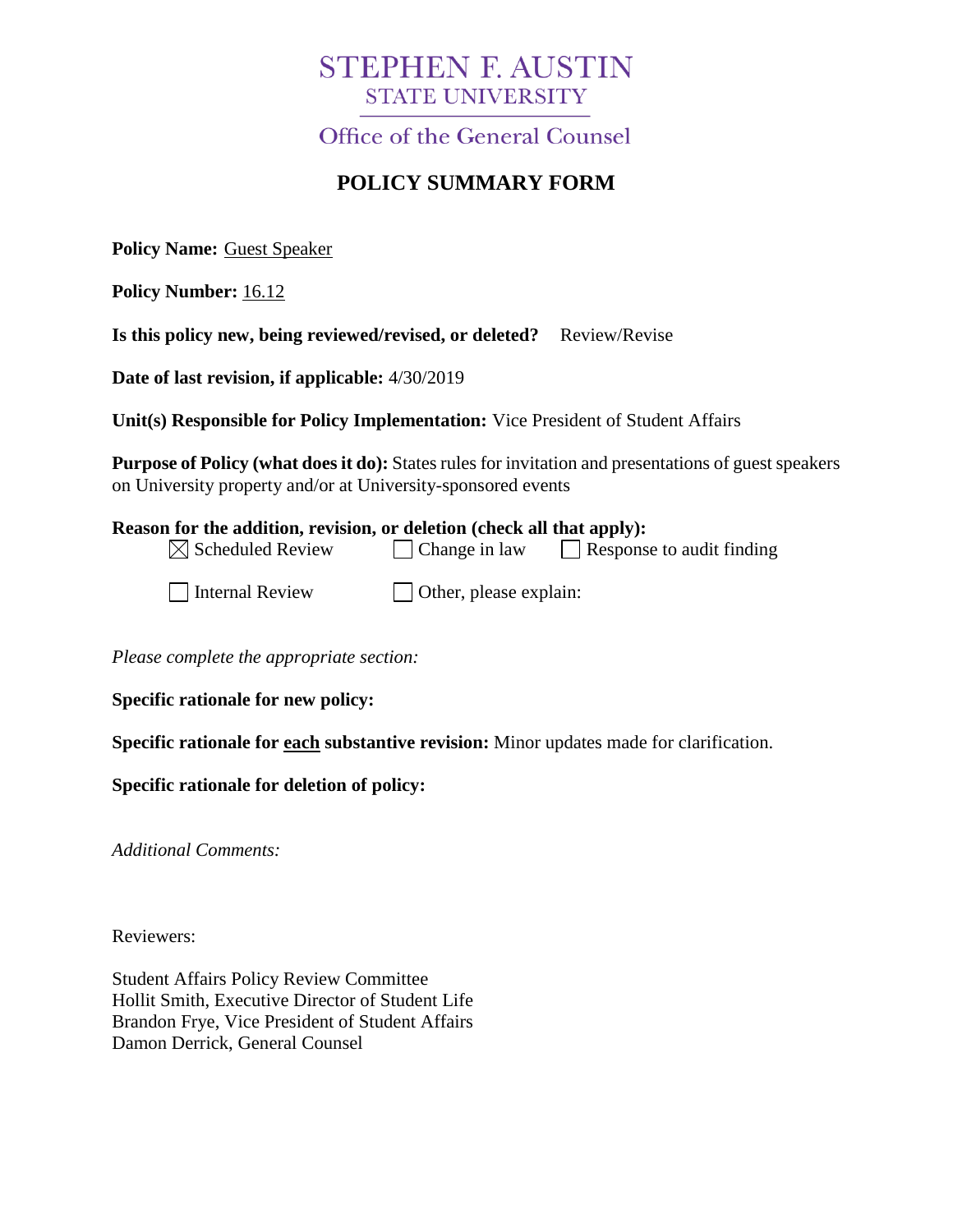## **Guest Speaker**

### **Original Implementation:** July 1980 **Last Revision:** April 30, 2019 *April 12, 2022*

#### *Application of Policy:*

These rules shall govern the invitation and presentation of guest speakers on university property or at university-sponsored events.

#### *Definitions:*

*The term "University Property" includes all land, buildings, facilities, and other property in the possession of and/or owned, used, or controlled by the University (including adjacent streets and sidewalks).* 

*The term "University-sponsored" includes a program or event initiated, aided, authorized, or supervised by a registered student organization, faculty or staff organization.*

- 1. These rules do not apply to:
	- a. regularly scheduled classes offered for academic credit;
	- b. professional conferences sponsored directly by a university department; or
	- c. activities sponsored by non-university entities in rented university facilities.
- 2. For the purpose of these rules, "guest speaker" means a person invited to speak on university property or at a university-sponsored event who is presently not enrolled as a student or employed by the university. *If the guest speaker is a distinguished gquest, the sponsoring organization must adhere to Policy 2.16, Distinguished Guests .*
- 3. Only registered student *organizations*, faculty or staff organizations*,* or non-university entities renting university facilities may invite and present guest speakers on university property or at university-sponsored events.
- *4.* The organization sponsoring a guest speaker is responsible for making clear the fact that the organization, not the university, is extending the invitation to speak and that any views or opinions the speaker expresses are those of the speaker and not necessarily those of the university.
- 4.*5.The organization sponsoring a guest speaker is responsible for the guest speaker's actions.*
- 5.*6.*Registered student *organizations*, faculty or staff organizations*,* and non-university entities may be permitted the use of university facilities to present guest speakers on university property or at university-sponsored events pursuant to the Use of University Facilities policy (16.33). An application for the use of the university facility to be used for the speaker's presentation must be made to the appropriate university official at least forty-eight (48) hours before the time the event is scheduled to take place.
- 6.*7.*If a guest speaker is to be paid from university funds as consideration for his/her*their* speech:
	- a. The facility in which the speech is to be delivered must be open to the public and the news media.